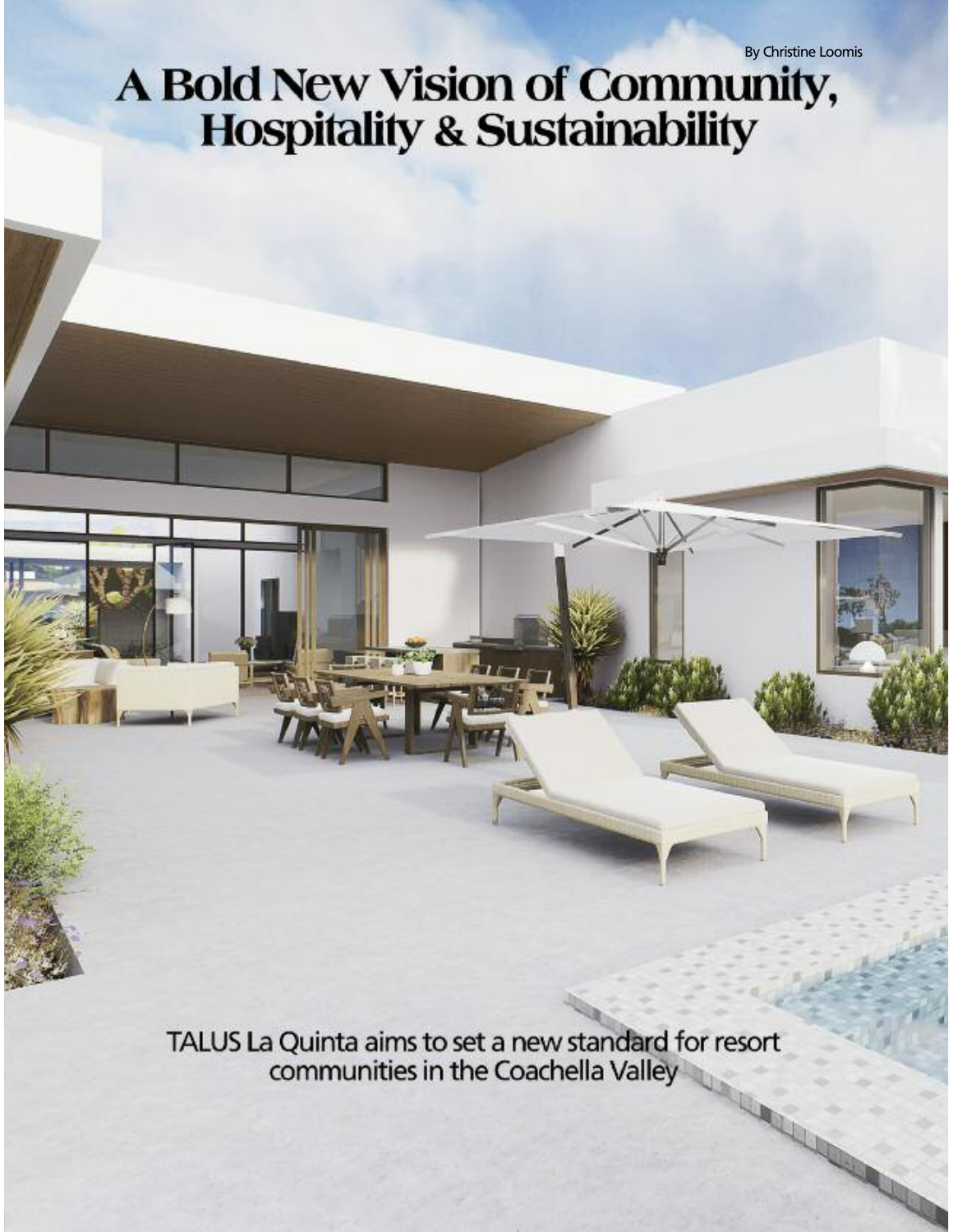

**P** lanning a getaway to the Coachella Valley? May we suggest late 2022 or 2023—that is if you want to be among the first to experience the newly imagined TALUS La Quinta, an ambitious rebranding of a resort and residentia lanning a getaway to the Coachella Valley? May we suggest late 2022 or 2023—that is if you want to be among the first to experience the newly imagined TALUS La Quinta, an aims to set an extraordinary new standard in desert hospitality. To say there's a high level of anticipation and excitement surrounding the long-delayed development at SilverRock is an understatement.

Phase 1 of the 525-acre development includes two luxury hotels, spas, private residences, a new golf clubhouse, extensive dining options and more. The luxury Montage Hotel will feature134 casita-style guest rooms, while the Pendry Hotel, a "lifestyle" brand, will offer 200 guest rooms. In between the two will be a 70,000-square-foot conference center, which will open concurrently with the Montage Hotel.

Randy J. Duncan, general manager and director of golf at SilverRock, says the completed project will elevate golf across the desert. "SilverRock opened on Valentine's Day, 2005. Since then, it's been a golf course, clubhouse, golf operations and some F&B, all surrounded by hundreds and hundreds of acres of undeveloped land. When this project is complete, it's going to be the mecca of the desert. The quality and high standards Montage brings to the community will have a positive impact on the golf experience. I'm excited about the future."

Work ismoving fullsteamahead.TheMontage isslated to open in Spring 2023, while the Pendry will welcome its first guests in 2024. Both properties are part of Montage International. Jeff Yamaguchi, VP of real estate with TALUS, says the first of the 29 single-family Montage-branded homes will be ready in November 2022. Delivery of the first Pendry-branded condos is scheduled for February 2023. These 55 condo units will be built in 11 threestory buildings, five residences or "stacked flats" per building.

The design aesthetic across TALUS celebrates Desert Modernism, a low-profile style that welcomesthe desertlandscape in. Montage staff will manage the homes and owners can opt to put residences in a short-term rental program, providing another option for out-of-town guests wanting more than a hotel room for their Coachella Valley stay.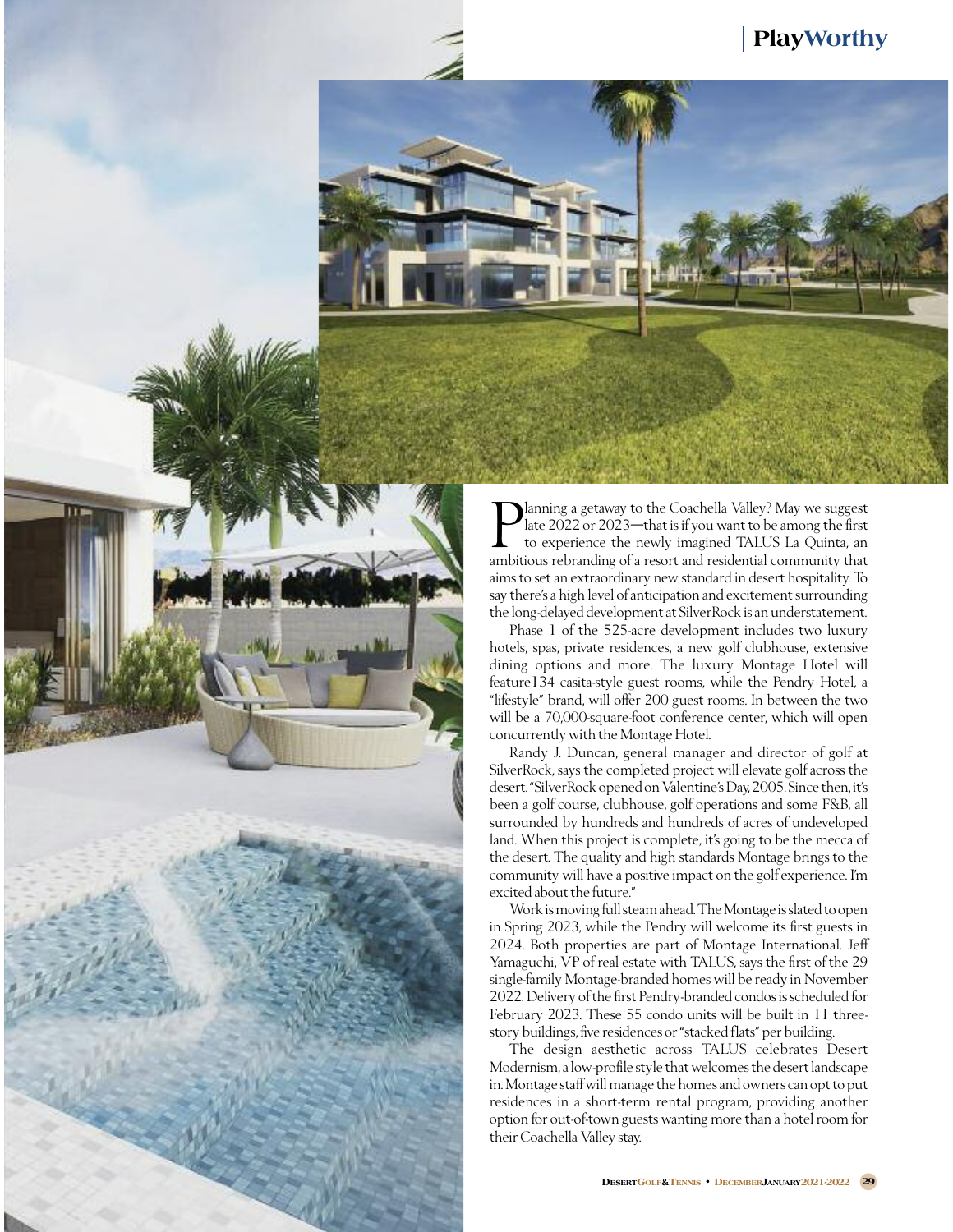

The new golf clubhouse is scheduled to openatthe start ofthenextfallseason.Golf and F&B operations will move to the new clubhouse, leaving historic Ahmanson Ranch House ready for its transformation into an exciting new dining venue.

What won't change is the Arnold Palmer-designed golf course, which completed a significant renovation several years ago. It will remain open to the public—and to hotel guests when they arrive. And residents of La Quinta, wherever they live in town, will still have the La Quinta Resident Program available to them. Duncan says retaining the resident program was always in the plan. "Elements of the program may change," he notes, "but the program will remain."

TALUS La Quinta has been described as a community focused around wellness, activity and sustainability, within the context ofrespectfor andenjoyment ofthe natural desert landscape. "TALUS is your wellspring in the desert, alive with opportunities to nourish body, mind and soul," it says on the website. Another spot proclaims, "You feel powerful, yet unusually peaceful as you connect with the cadence and rhythm of the land. It's the next chapter of SilverRock, a place to truly be alive and well."

It may be marketing hype, yet the passion of developers for this project makes one wonder if a community, this community, actually can offer all that up in a tangible, meaningful way.Yamaguchisays TALUS absolutely can and will. "There's a distinct energy derived from the mountains and the land. 'Talus' is defined as

a gathering of rock fragments at the base of a mountain, and that was the inspiration behind the name change. Our goal is to create a gathering place and a unique assemblage of experiences for every family generation."

When asked about the more esoteric goals of the project, Yamaguchi's passion is clear. In terms ofsustainability, he sayssolar energy is a core element of the residences. And though recycled materials won't feature in construction until after Phase 1, he points out that they've reduced concrete and steel in the residential construction in favor of expansive use of glass, which simultaneously helps connect residents to the outside environment and reduces energy costs. "Glass helps keep homes warmer in winter by allowing heat in, and in summer, the double-paned glass will make the homes both cooler and more energy-efficient," he says.

The health ofresidents and visitors was also a consideration in construction and hospitality practices. "We're putting in an air purification system attached to HVAC, which filters out particles down to .03 microns," Yamaguchi notes. "Given the events ofthe past 18 months, air quality is a huge consideration for everyone. We want to create an extra level of confidence for residents and their guests by providing a safer, healthier living environment."

Most exciting is the vision for a farm in the next development phase. "We're hoping to create a farm where we'll grow products for culinary and spa programs, and also create an opportunity for organic composting," Yamaguchi says.

"Additionally, we want to curate a farm-totable culinary experience that will be available to residents, hotel guests and people in the local community. "Agriculture," he continues, has been integral to the Coachella Valley's history and identity. With the evolution of plantbasedpalates and dietary requirements,we think it's time to make it a priority going forward."

Another goal is to-take wellness to the next level by establishing regimes and protocols that tap into the spiritual aspects of wellness.There are no concrete plans on that yet, but Yamaguchi says they'll likely come toward the end of next year."

In the end, he says,"We wantTALUS to be a sanctuary, a place where you not only connect with the land, the sky and the mountains, but also where you reconnect with family and rejuvenate yoursoul."

That's a tall order for a desert golf resort. ButTALUS LaQuinta isfocused on setting a new standard altogether. "To be able to bring this level of luxury hospitality to the valley is really exciting and really important," Yamaguchi says. "The Coachella Valley has never had a 5- Diamond, 5-Star resort; given the history of this destination, that's hard to believe. We believe TALUS will change that."

Hype? Maybe. But our bet—and hope—is that TALUS La Quinta will live up to everything it's meant to be.

\_\_\_\_\_\_\_\_\_\_\_\_\_\_\_\_\_\_\_\_\_\_\_\_\_\_\_\_\_\_\_